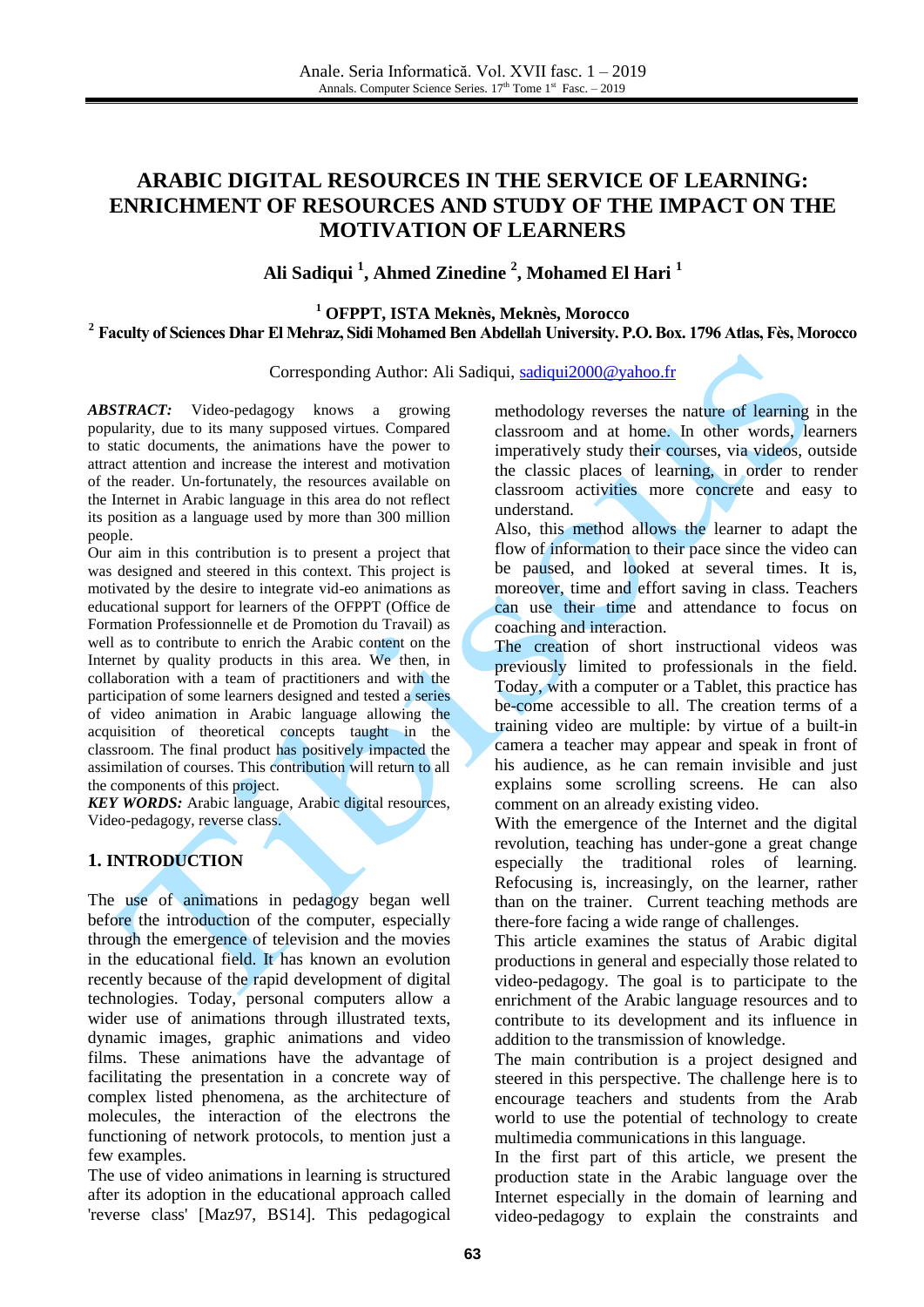challenges. In the second section we present a concrete experiment in the form of some episodes of educational video animations. Finally we study the impact of using of the Arabic language as means of communication to address difficulties and better acquire all the treated aspects before concluding.

## **2. CONTEXT OF THE STUDY**

Like non-latine languages, the Arabic language has<br>benefited from the development of new benefited from the development of new technologies, to meet the needs of users, in different areas. However, the available resources on the Internet in this language remain generally very modest. In a multilingual context, the Arabic language is therefore confronting a struggle "for Existence." Currently, the definition of "modern" languages was reconsidered to include the total number of digital documents that are indexed on the Internet, realized by the websites, books, videos, or other online information produced in that language. A language is, therefore, classified as "present" on the international scene when it has both a quantitative and qualitative digitized production that are made available to users of the virtual world.

In the following we will draw up, shortly, the state of digital productions in Arabic on the Internet in general, and those related to online teaching to justify the choice of this topic, and what prompted us to conceive and experiment with our project.

## **2.1 The indicator of the Arabic content on the Internet**

The indicator of the given language content on the Internet means an approximate value of the size of the indexed pages in that language, available on the Internet. Such a value is of great importance for many sectors (scientific, commercial, etc.) as well as for simple users. In a study published in [CON12] by a specialized research center, using the data available from a number of international sites (ITU.int, Alexa.com, Google.com, HosterStats.com, Webhosting.info, Netcraft.com, icann.org, domaintools.com, isc.org and ripe.net), the value of this indicator varies between 0.16 to 0.19 percent which means that the Arabic content does not suffer only from a great shortage, but also a weakness in terms of type and quality, with the exception of a few limited cases. At the end of this study, several recommendations have been proposed to remedy this situation. We can mention among other things:

- The creation of a research center which will have as a mission to monitor the situation of digital content, carry out studies, propose solutions to Governments;
- The development of an Arabic search engine

with an option of English and French;

- The investment in the development of digital content translation tools;
- The launch of programs and multi-party national initiatives for Arabic digital content;
- The strengthening of information exchange, sharing and experiment between regional participants;
- The support of innovative private companies working in the field of Arabic digital content development.

Awareness occurred in some countries where other initiatives have emerged [ABD\*\*, CUL\*\*, TAG\*\*] for the development of the Arabic content on the Internet, including the "Arabic e-content Award" created in 2009.

## **2.2 Online teaching in the Arab world**

Higher education faces lately two major challenges, namely, the ability to offer both flexible access to information and quality learning. As a result, online education is an effective way to meet these needs. This form of learning is establishing itself more and more within universities and in particular those of the Arabic speaking world. One of the facilitating factors in these universities is the continuous development of the communication and information technologies (technology ICT).

Online teaching, which is dispensed with by higher institutions in the Arab world, is offered in three different modes :

- Online courses provided by universities as part of a traditional program, notably, in the form of digitized text ;
- Virtual universities, where the entire program is available online ;
- The platforms of Massive Open Online courses (MOOC) [LAW13], that provide learning through audio websites on the Internet, software, and television shows.

## **a. Virtual universities**

According to the report of knowledge in the Arab world published in 2009 [Por15], the Arab world has 6 virtual universities. This number remains very modest compared to the United States for example, where the number of universities and colleges online revolves around 200.

Access to virtual universities in the Arab world is relatively recent and is facing a lot of challenges because of negative views and associated attitudes related to online teaching and the disparity of used technology infrastructure.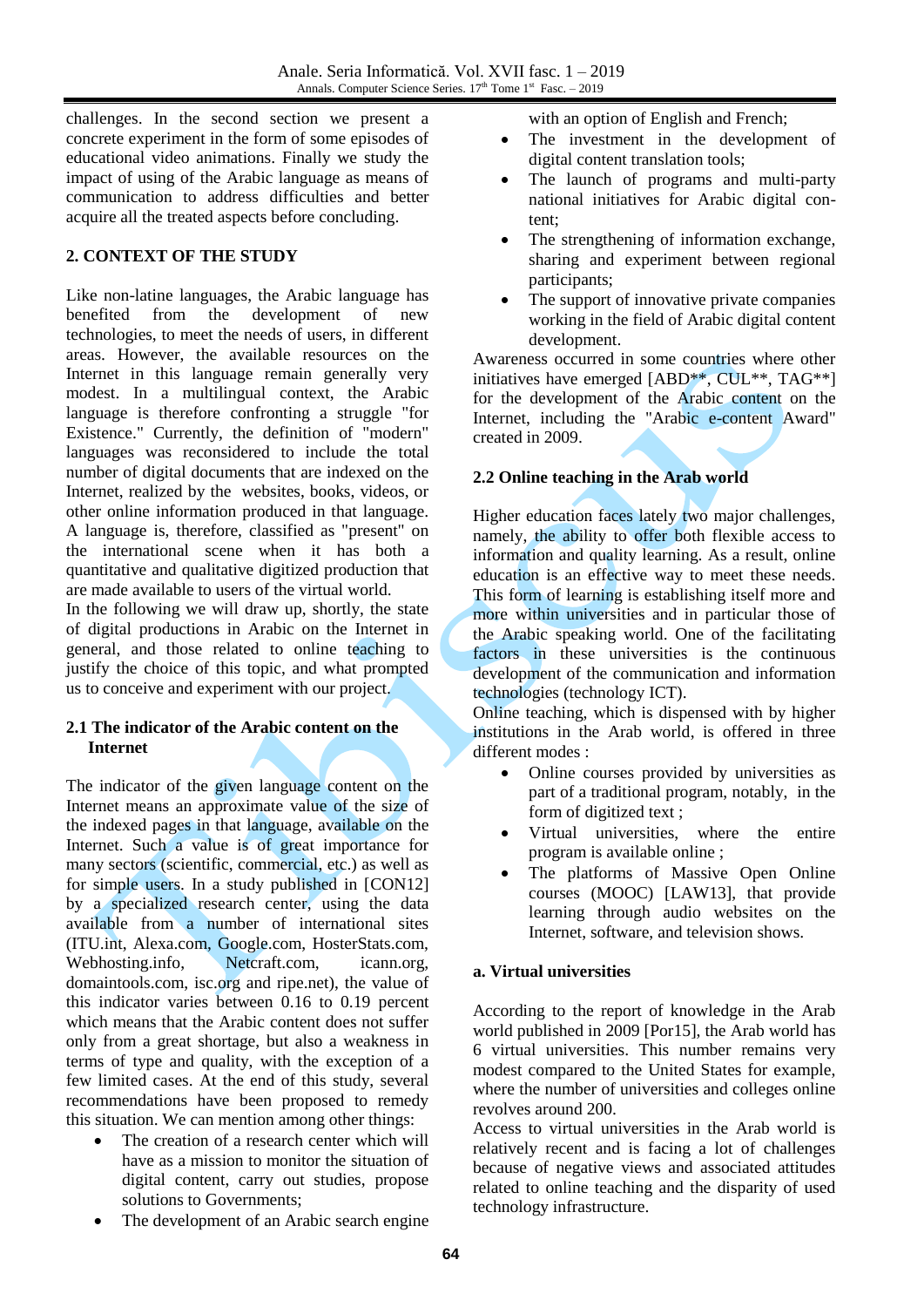#### **b. Platforms of Massive Open Online Courses (MOOC)**

The platforms of massive open online course called "MOOC" is another form of this digital pedagogy in the Arab world. MOOCs, very popular in the world, have the advantage of offering free access to all interested parties. Several projects have been implemented in countries like Saudi Arabia, Kuwait among others. In Morocco, an agreement for the creation of a Moroccan MOOC platform was signed between the Ministry of Superior Education, Scientific Research and Professional Training, and 'France digital University' (FUN). Under the agreement, Moroccan universities will be able to have all the features of the FUN platform on an independent platform. This arrangement, which comes in a context of strong increase in the number of students in the Kingdom, also provides access to an additional tool to pursue higher education or to enrich their knowledge.

Also add the "Edraak" project [EDR\*\*], which is an initiative of the Queen Rania Foundation (FIR). The project has the particularity to be based entirely on the region-al Arab skills to exploit technologies developed by consortia of Harvard-MIT and edX, in order to create the first non-profit Arabic MOOC platform. This MOOC plat-form is a concrete example of mutations in the teaching and learning that knows the Arab world.

#### **3. PRESENTATION OF OUR CONTRIBUTION: THE PROJECT « SAMI IN THE DIGITAL WORLD »**

## **3.1 Motivation of the study**

The video became, currently, a cornerstone in the digital pedagogy. Its use, in a traditional course, in an online training notably or in the MOOCs training, is an opportunity to implement a teaching school project and, therefore, to demonstrate its worth as part of an educational policy that is forward-looking, using innovative strategies.

In this perspective and in order to make learners more motivated in the classroom and to further integrate ICT in the OFPPT, we have tried out a teaching process that aims two objectives: the first is to introduce the video as part of a traditional course. The second objective is to study the impact of the use of the Arabic language on the level of understanding and attractiveness of the video.

It is within this context that our project called "Sami in the digital world", was conceived and directed. The study was intended to allow teachers as well as students, in the Arab world, to design quality multimedia productions, which would facilitate, on one hand, the transmission of knowledge by applying the said method and, on the other hand, contribute to the enrichment of digital productions in Arabic. So we dress a very important issue, the reduction of the great gap separating this language from its pairs worldwide.

In addition, and in order prevent the video from being a passive experience for learners, the project required to implement several recommendations well known in this field, as we will explain in the following.

## **3.2 Specification of related works**

This project involves several participants in the areas of education, pedagogy, and computing and has had for objective the development of a video animation project which must meet certain linguistic, technical and educational requirements.

Our reference was a set of studies and researches in this direction [GKR14, Woo15, AS12], that have defined the quality of an educational video through a set of recommendations that we tried to apply, among other things, taking also into account the context presented before as well as our experiment environment.

Indeed, it has been recommended, when designing a video as part of a productive learning, to apply the following:

- Create brief videos focusing on learning objectives;
- Use appropriate Visual and acoustic illustrations to convey the elements of explanation to make it homogeneous and not redundant;
- Use special effects to highlight the ideas and important concepts;
- Use a conversational enthusiastic style, to help enhance the attractiveness;
- Embed the video in a context of active learning using lead questions.

In the study conducted by [Kou14], the author lists the different possible ways of use of an educational video. He also identified 33 specific qualities so that a video can be integrated into teaching. These qualities are divided into four areas: cognitive, experiential, emotional and of skills.

Other projects have also been a great support for us, we can mention:

- The project 'Khan Academy' [KHA\*\*] which publishes a free online package of more than 2 200 mini-lessons, via video tutorials on YouTube, covering mathematics, computer science, history, finance, physics, chemistry, biology, astronomy, music, art, and economy.
- In the Arab world, we can name, among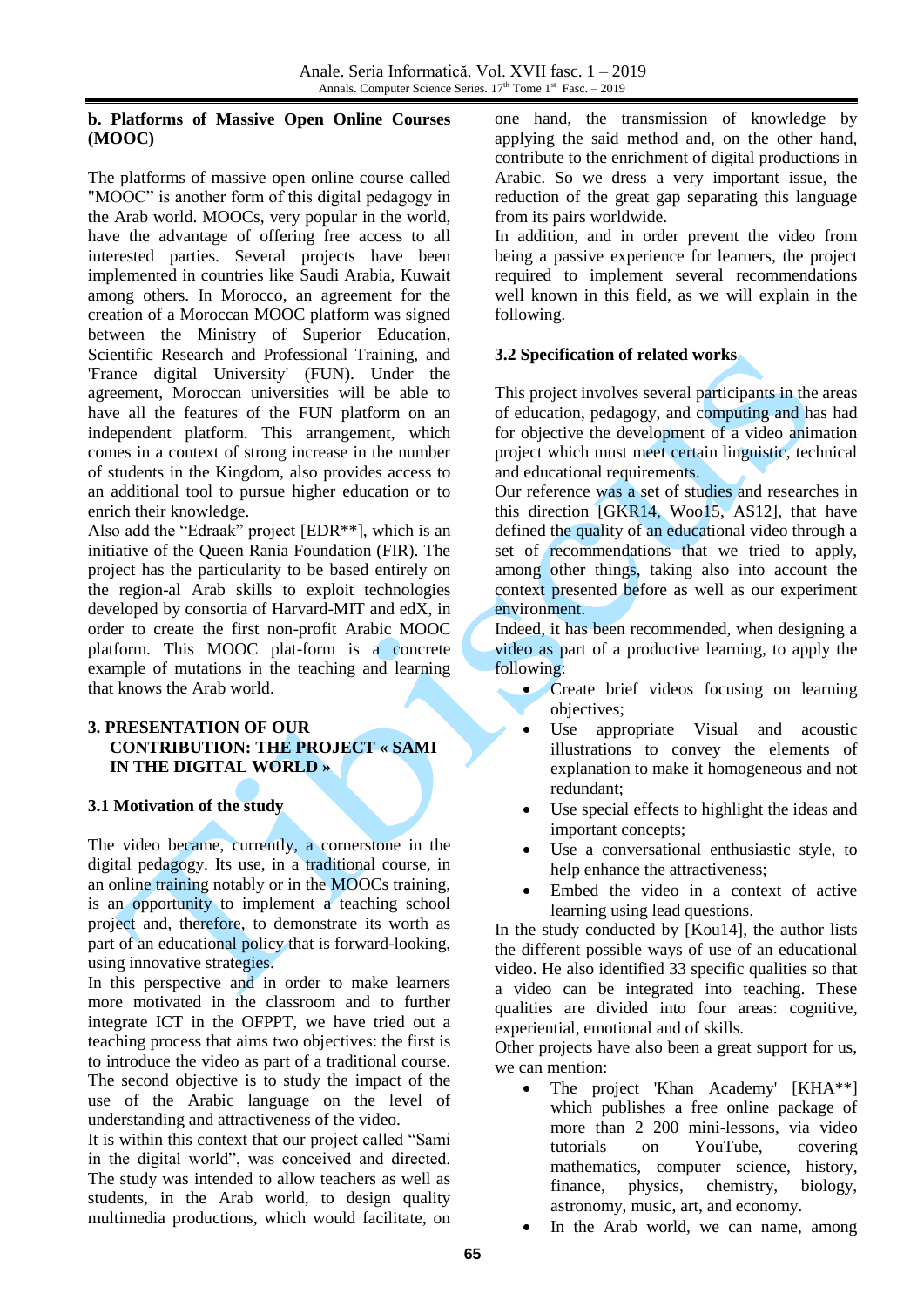more substantial projects, the project "taalam" [TAA\*\*] which aims the dissemination of educational videos for Arab schools. There are hundreds of videos whose content is very diverse.

As any computerized project, our animated video was started by a phase of exploration. This step of the project was crucial. It helped to formalize the major axes of the project and identify the target population. This allowed developing some guidelines:

- The video must be in Arabic language.
- Even if the video animations are intended especially for students belonging to OFPPT, the content needs to be simplified to make it accessible to any visitor.
- The presentation of the content must be both attractive and beneficial and in an original manner, which will have the effect of favoring its wide spread on social networks.
- A scientific committee must ensure the reliability of the content to ensure that all these elements are very clear and convincing.
- A linguistic Committee specialized in Arabic language must validate all the text provided in the production.

This phase also allowed to fix several choices about characters, the environment, the channels of distribution, the type of music and effects to use, etc. as well as the scenario. The latter was formulated as follows: A learner, in this case "Sami", finding trouble understanding some theoretical notions will attend his trainer to ask him for help. The trainer gave him a "magical" book that will "teleport" him towards a digital virtual world where he will have the opportunity to overcome all these problems.

All the animations will be made in 3D. Elements of the course will be presented, in large part, according to the conversational style to enhance attractiveness. The text will be fully synthesized by a woman's voice to introduce definitions and the conclusion and the voice of a man to give the related explanations. A part of the animation will be reserved to integrate ideas into playful nature proposed by the learners. It has a particular interest because it allows to get the animation off its educational context to give it some sense of adventure with a touch of humor without forgetting that it involves learners in the project.

The content of the productions will be communicated in the modern Arabic language, with a simplified style where all scientific terms will be validated, both by the linguistic and scientific committees.

## **3.3 The experimentation of the project**

The experimentation was conducted as part of a course of computer network pro-vided to the

students of the first year of "Techniques of computer networks" branch. Altogether 112 students participated in the experiment. They were divided into four groups with 28 students each.

**Table 1. Subjects and times of videos made as part of the research project**

| <b>Episode</b> | <b>Subjects covered</b>                                       | <b>Duration</b>  |
|----------------|---------------------------------------------------------------|------------------|
|                | The role of the protocols in a<br>computer network            | $20 \text{ min}$ |
|                | The role of the protocols of the<br>layer 4 of the OSI model. | $15 \text{ min}$ |
|                | DNS protocol.                                                 | $10 \text{ min}$ |

We have designed and created three videos on targeted topics and duration ranged between 10 and 20 minutes (see table 1). The choice of topics is based on the difficulties experienced by students as well as our ability to make original videos.

For the course of the branch which is the subject of the project, about 80 hours of courses are normally devoted to the theoretical part. The three videos produced al-lowed us to experiment the impact of the use of video-teaching for about 6 to 10 hours traditionally devoted to lectures, which corresponds to 12% of the related theoretical courses.

Unlike traditional video-pedagogy whose videos are often very detailed to the level of content, we have opted to shorten the content in our videos. For a subject to which we usually devote a 60 minute class, our videos features most of the concepts in few minutes. The purpose is to arouse the interest and curiosity for the topic, in addition to present vocabulary and basic concepts. Students will have the opportunity to deepen the subject by participating in educational activities related to this effect during class periods.

The three used videos have an almost identical structure. However, the design of videos has known some changes in reference both to the above objectives and the remarks and suggestions of several stakeholders. Therefore, we believe that episode three represents a successful case of our educational project.

Indeed, the video begins with the voice of an omniscient Narrator, whose voice is different from the main host, who introduces the topic of the video and the objectives to be covered, while pictures or animations scroll on the screen. A definition is given then the objectives explained one after the other. At the end of the presentation, these targets are revisited from the perspective of the learner. In the conclusion the Narrator returns to the screen in order to remind the original objectives of the video.

In order to facilitate the viewing of videos by students, several options have been implemented.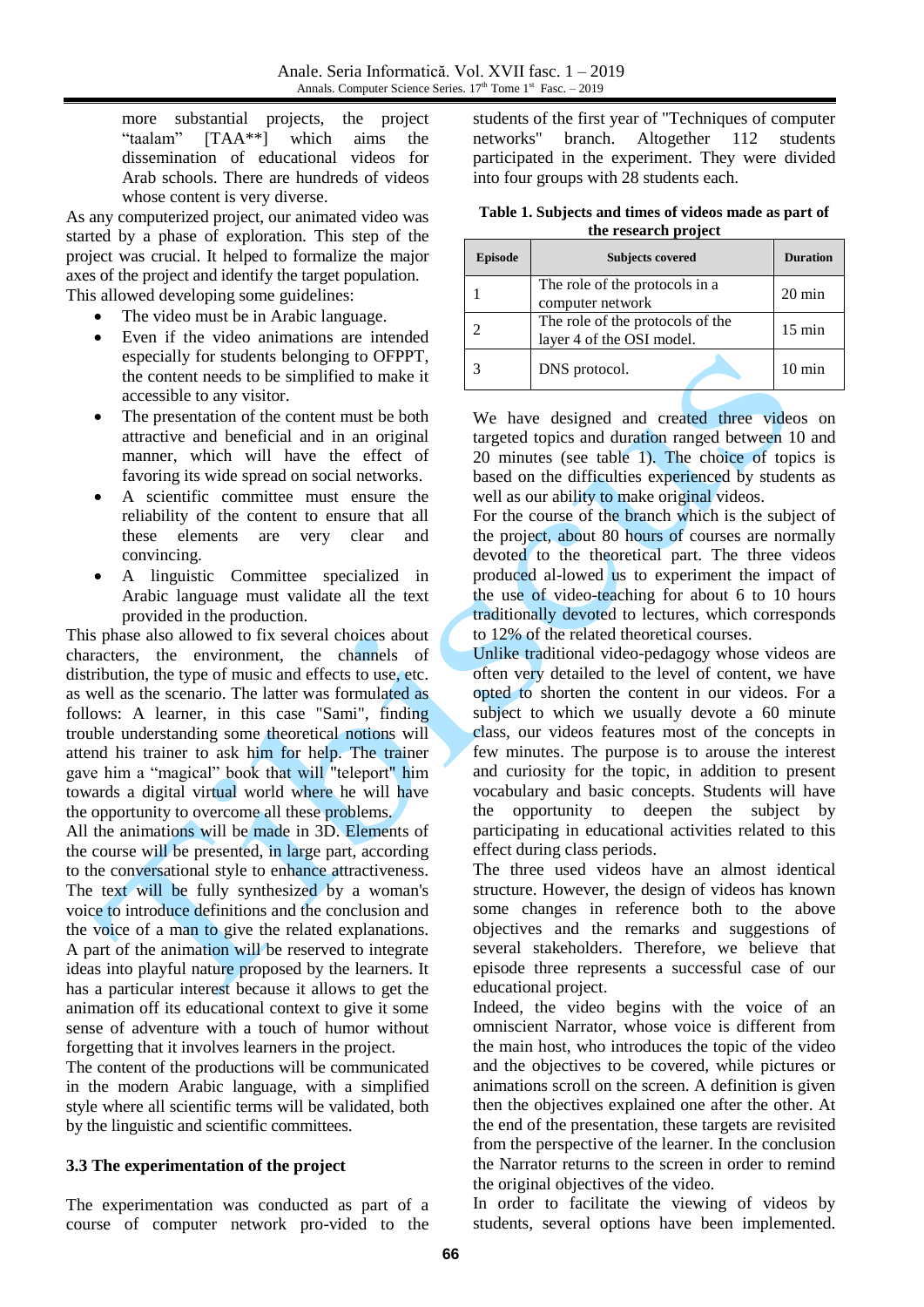All students had the opportunity to retrieve the videos in the institution or on a dedicated page on social networks. They can also download them from the server.

The choice we have made (duration of videos, scenarios, accessibility)aimed at making the acquisition of the basic knowledge 'easy' and 'pleasant' for learners; two aspects which we presented to be of interest in the previous section and that seemed important so that our teaching approach can be effective.

#### **3.4 The evaluation of the impact of the educational videos**

To assess the impact of the Arabic videos on motivation and cognitive engagement, we have developed a survey for learners as well as a grid of behavioral indicators. We also met students as part of a discussion workshop.

Overall, students recognize that the use of video has had a beneficial impact on their understandings of the theoretical concepts covered in class and that this pedagogical approach should also be generalized in other courses. The use of the Arabic language as means of communication, has given the possibility of addressing difficulties in the communication of objectives and better acquire all the treated aspects, compared to videos dealing with the same aspects in French (the official language of teaching in the OFPPT).

We found, also, through this method, that this use had a more important positive effect on the motivation of students who are less interested in the content of the course as it allowed them to approach the theoretical parts according to their rhythm of understanding and encourage them more to participate in class through discussions and information exchange.

As for the trainer, considerable time was released during the learning sessions, allowing him to focus more on coaching and on the transfer steps.

## **3.5 Some tools for creating instructional videos**

Table 2 presents some tools that we used during the creation of the project and that can help in the design and creation of instructional videos. Note that this list is non-exhaustive and favors free solutions without forgetting that other products can be used in a trial version. For entertainment software, the choice is based on a few criteria that we considered important and which allow, not only to make for ease editing and video animations, but also to have the ability to integrate sound effects, music, speech and much more.

| Table 2. Some tools for the creation of educational         |
|-------------------------------------------------------------|
| videos (The project is available on the link:               |
| $http://www.voutha.com/channel/HC\land 6mZhaiK6S_0\land kn$ |

| https://www.youtube.com/channel/UCA6mZbqjK6SoAkn |
|--------------------------------------------------|
| GwB DhRg)                                        |

| <b>Feature</b>      | <b>Software name</b>          | <b>Type</b>      | <b>Platform</b>     |
|---------------------|-------------------------------|------------------|---------------------|
| Screen              | Camstudio                     | Free             | Windows             |
|                     | RecordMyDesktop               | Free             | Linux               |
| recorders           | SimpleScreenRecorder          | Free             | Linux               |
|                     | Vokoscreen                    | Free             | Linux               |
|                     | PowToon                       | Free             | On line             |
| The                 | LibreOffice Impress           | Free             | Windows             |
| animation           | Sozi permet                   | free             | Windows/            |
| software            |                               |                  | Linux               |
|                     | Iclone                        | proprietary      | Windows             |
|                     |                               |                  | Windows,            |
|                     | OpenShot QT                   | free             | Linux and           |
| Editing<br>software |                               |                  | Mac                 |
|                     | <b>Windows Movie</b><br>Maker | proprietary      | Windows             |
| The sound           |                               |                  | Windows,            |
| processing          | Audacity                      | free             | Linux and<br>Mac    |
| The                 |                               |                  |                     |
| integration         | Waseet <sub>303</sub>         | free             | Windows             |
| of Arabic           |                               |                  |                     |
| script              |                               |                  |                     |
|                     | Acapella                      | Free under       | Windows/<br>On line |
| Speech              |                               | some             |                     |
| synthesis in        |                               | conditions       |                     |
| Arabic              | Google Traduction             | free<br>software | On line             |

# **CONCLUSION**

This study allowed us to experiment on the educational potential of the use of the videopedagogy in Arabic to facilitate the assimilation of some theoretical concepts taught in class. It has confirmed its positive impact on the motivation of learners as well as on the acquisition of such concepts. The Arabic language played a key role in the success of this experiment.

This experimentation also gave us the opportunity to demonstrate that the field of the creation of the instructional videos in the Arabic language is relatively affordable for every teacher who wants to make his mission successful. However, we believe that in order to produce high quality educational videos in Arabic, we need to engage in a collective way by involving several participants (associations, organizations, universities, etc.) to develop real expertise in this area.

#### **REFERENCES**

[AS12] **Allen W. A., Smith A. R. -** *Effects of video podcasting on psychomotor and cognitive performance, attitudes and study behavior of student physical*